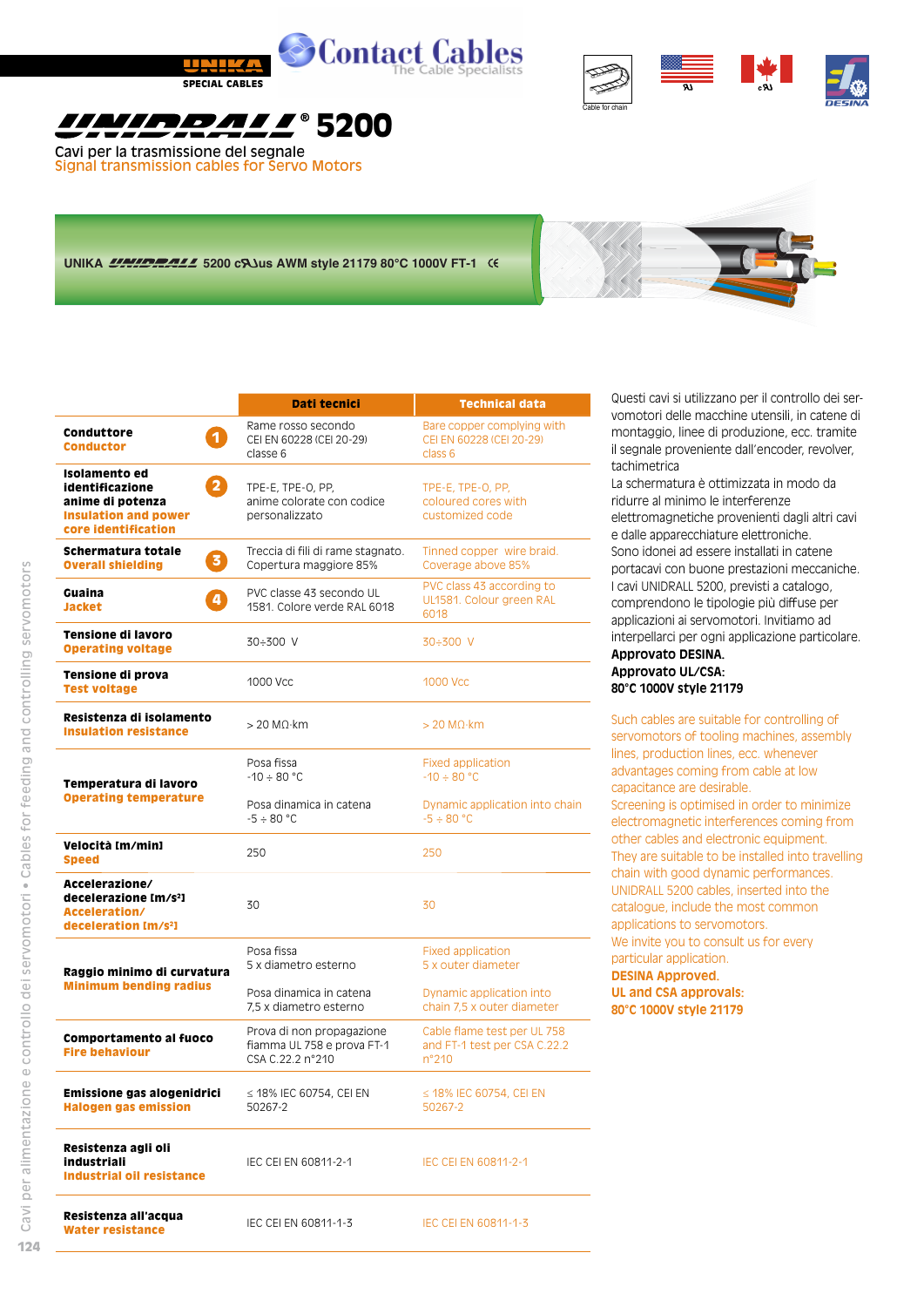

| codice<br>code | formazione<br>assembly          | applicazione<br>application | codice colori<br>colour code                                                                                                                                                 | diametro<br>diameter<br>[mm] | massa Cu<br><b>Cu mass</b><br>[Kg/km] | massa cavo<br><b>cablemass</b><br>[Kg/km] |
|----------------|---------------------------------|-----------------------------|------------------------------------------------------------------------------------------------------------------------------------------------------------------------------|------------------------------|---------------------------------------|-------------------------------------------|
| 3G001          | 9x0,50                          | <b>Taco INDRAMAT</b>        | DIN 47100                                                                                                                                                                    | 8.5                          | 81                                    | 140                                       |
| <b>3C002</b>   | 10x2x0.18                       | <b>SIEMENS</b>              | DIN 47100                                                                                                                                                                    | 9.7                          | 50                                    | 109                                       |
| <b>3G003</b>   | 8x2x0,25                        | Resolver                    | DIN 47100                                                                                                                                                                    | 8.6                          | 70                                    | 130                                       |
| 3G004          | 3x(2x0.14)+2x0.50+4x0.14+4x0.25 | <b>Resolver SIEMENS</b>     | (red-orange, brown-black, green-yellow) +<br>(brown/red, brown/blue) +<br>(blue, grey, white/black, white/yellow) +<br>(brown/yellow, brown/grey,<br>green/red, green/black) | 9.7                          | 92                                    | 145                                       |
| <b>3G005</b>   | 3x(2x0,14)+2x0,50+4x0,14        | <b>Resolver SIEMENS</b>     | (red-orange, brown-black, green-yellow) +<br>(brown/red, brown/blue) +<br>(blue, grey, white/black, white/yellow)                                                            | 8,8                          | 60                                    | 100                                       |
| <b>3G006</b>   | 3x(2x0,14)+2x0,50               | <b>Encoder HEIDENHAIN</b>   | (red-orange, brown-black, green-yellow) +<br>(brown/red. brown/blue)                                                                                                         | 8,6                          | 4,8                                   | 95                                        |
| 3G007          | 3x(2x0,14)+2x(0,50)             | <b>Encoder HEIDENHAIN</b>   | (red-orange, brown-black, green-yellow) +<br>(brown/red, brown/blue)                                                                                                         | 8,8                          | 75                                    | 130                                       |
| <b>3C008</b>   | 3x(2x0,14)+2x1                  | <b>Encoder HEIDENHAIN</b>   | (red-orange, brown-black, green-yellow) +<br>(brown/red, brown/blue)                                                                                                         | 8,8                          | 60                                    | 95                                        |
| <b>3C009</b>   | 3x(2x0,14)+2x(1)                | <b>Encoder HEIDENHAIN</b>   | (red-orange, brown-black, green-yellow) +<br>(brown/red, brown/blue)                                                                                                         | 9.5                          | 80                                    | 126                                       |
| <b>3G010</b>   | 4x2x0,25+2x0,50                 | <b>Encoder INDRAMAT</b>     | (blue-red, green-grey, brown-red/green,<br>violet-white/brown) +<br>(white/brown, white/black)                                                                               | 8,0                          | 65                                    | 82                                        |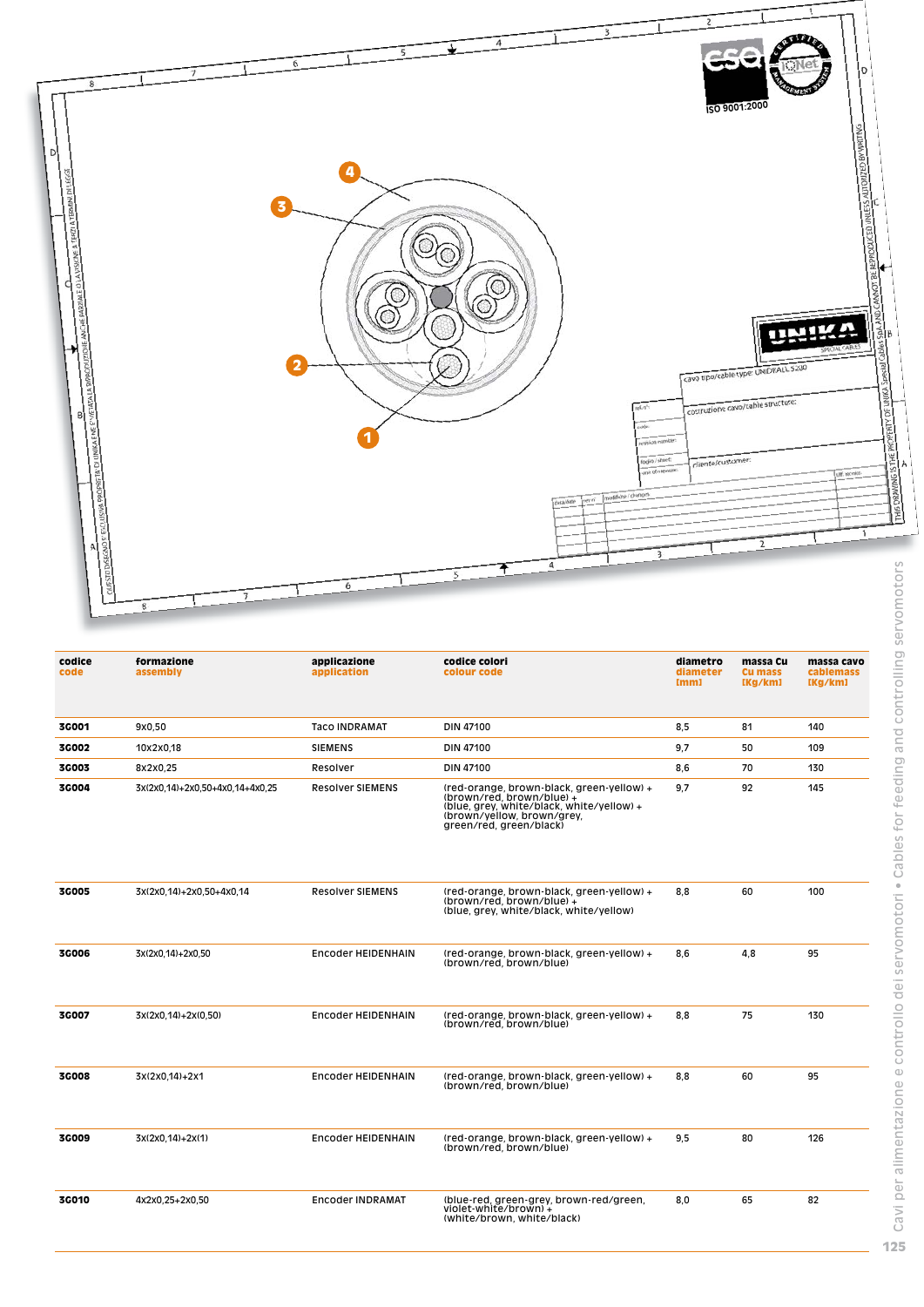



| codice<br>code | formazione<br>assembly            | applicazione<br>application        | codice colori<br>colour code                                                                                                                         | diametro<br>diameter<br>[mm] | massa Cu<br><b>Cu mass</b><br>[Kg/km] | massa cavo<br>cablemass<br>[Kg/km] |
|----------------|-----------------------------------|------------------------------------|------------------------------------------------------------------------------------------------------------------------------------------------------|------------------------------|---------------------------------------|------------------------------------|
| <b>3G011</b>   | 4x2x0,38+4x0,50                   | <b>Encoder SIEMENS</b>             | (white/blue-orange, red-violet, blue-brown,<br>black-yellow) + (green, white/black,<br>white/red, white/yellow)                                      | 8,9                          | 80                                    | 140                                |
| 3G012          | 5x2x0,14+2x0,50                   | <b>BAUMUELLER</b>                  | (green-yellow, grey-pink, blue-red,<br>black-violet, grey/pink-red/blue) +<br>(blue, rosso)                                                          | 8,0                          | 51                                    | 105                                |
| 3G013          | 4x2x0,25+2x1                      | <b>Encoder INDRAMAT</b>            | (blue-red, green-grey, brown-red/green,<br>violet-white/brown) +<br>(white/brown, white/black)                                                       | 8,8                          | 75                                    | 101                                |
| 3C014          | 10x0,14+2x0,50                    | HEIDENHAIN                         | (DIN 47100) + (white, brown)                                                                                                                         | 7,2                          | 38                                    | 83                                 |
| 3G015          | 10x0,14+4x0,50                    | <b>HEIDENHAIN</b>                  | (DIN 47100) + (white, brown, blue, black)                                                                                                            | 7,7                          | 46                                    | 99                                 |
| 3G016          | 2x2x0,34                          | <b>Encoder YASKAWA</b>             | <b>DIN 47100</b>                                                                                                                                     | 6,4                          | 30                                    | 67                                 |
| 3G017          | (2x0,34)+6x2x0,34+2x1             | Encoder<br><b>CONTROL TECNIQUE</b> | (white, brown) + (green-yellow, grey-pink,<br>blue-red, black-violet, green/white-green/<br>brown, grey/pink-blue/red) + (red, blue)                 | 10,8                         | 90                                    | 165                                |
| <b>3G018</b>   | 4x(2x0,34)                        | Resolver                           | (red-black, white-black, green-black,<br>blue-black)                                                                                                 | 11,2                         | 94                                    | 180                                |
| <b>3G019</b>   | 8x0.34                            |                                    | <b>DIN 47100</b>                                                                                                                                     | 7.0                          | 40                                    | 82                                 |
| 3G020          | $2x0,18 + 5x0,34$                 |                                    | (white-brown) + (green, yellow, grey, pink,<br>blue)                                                                                                 | 7,1                          | 34                                    | 67                                 |
| 3G021          | 6x2x0,14+2x0,50+1x0,50            | Encoder<br><b>BALDOR</b>           | (grey-grey/black, yellow-yellow/black,<br>pinkpink/black, brown, brown/white,<br>green-green/white, violet-violet/white) +<br>$(blue, red) + orange$ | 8,9                          | 55                                    | 111                                |
| 3G022          | (2x0,50)+2x(2x0,14)+1x0,50        | Resolver SSI<br><b>BALDOR</b>      | $(\text{red-blue}) + (\text{green-yellow}, \text{pink-grey}) +$<br>orange                                                                            | 7.6                          | 50                                    | 95                                 |
| 3G023          | 2x(2x0,14)+2x0,50+2x2x0,14+1x0,50 | <b>ENDAT</b><br><b>BALDOR</b>      | (violet, violet-white) $+$ (red, blue) $+$<br>(pink, pink/black, brown, brown/black) +<br>orange                                                     | 8,7                          | 53                                    | 115                                |